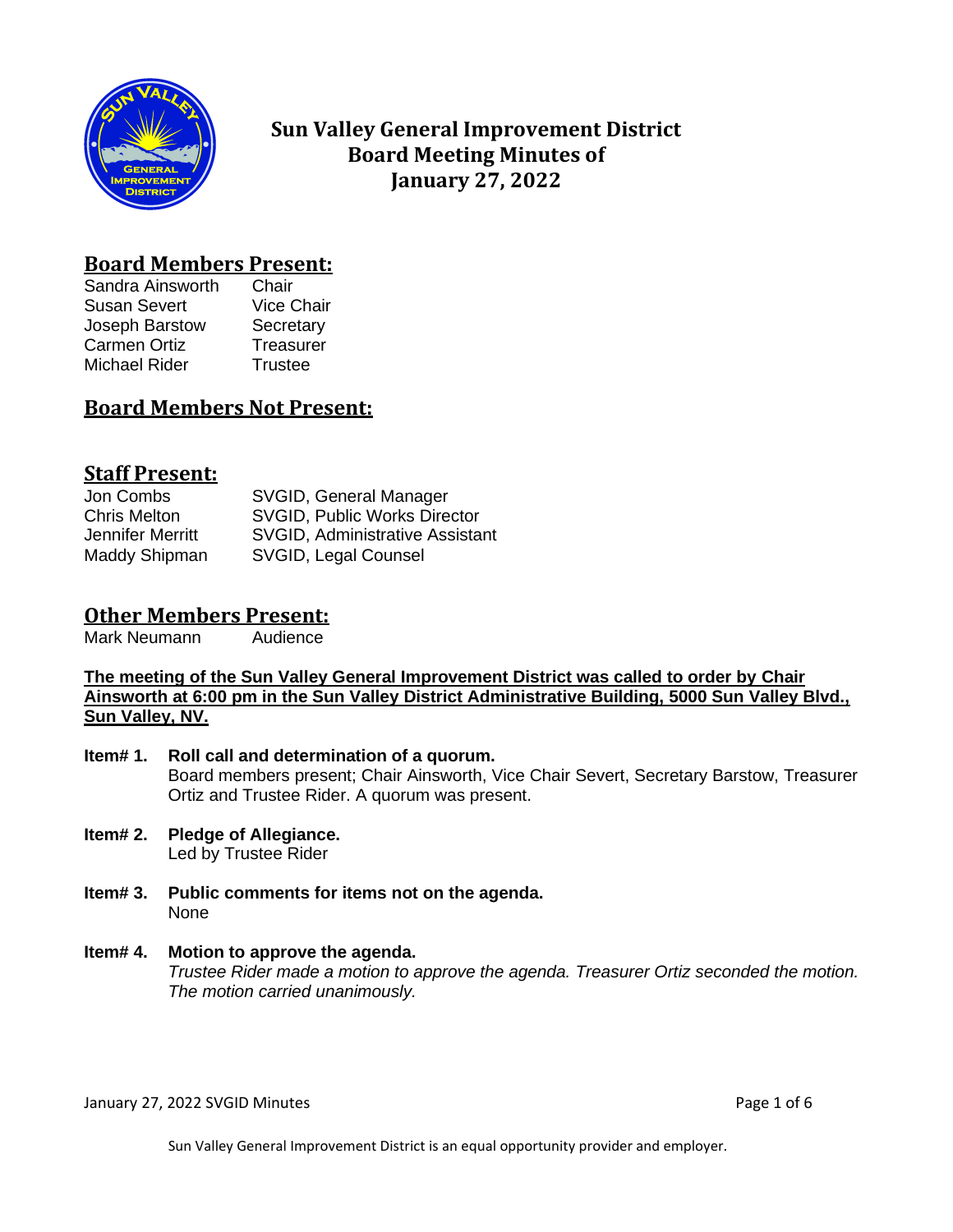### **Item# 5. Certify posting of the agenda.**

Ms. Merritt certified posting of the agenda.

**Item# 6. Trustee/Manager's announcements, request for information, and statements relating to items not on the agenda.**

Chair Ainsworth announced she will be representing the District February 5, 2022 at the Governor's Office. Both she and Mr. Ainsworth will be attending the Freedom Award Ceremony.

**Item# 7. Discussion and action to approve account payables for January 27, 2022.**  Treasurer Ortiz gave a brief report of the account payables, customer refunds and payroll for January 27, 2022.

> *Treasurer Ortiz made a motion to approve the account payables January 27, 2022 in the total amount of \$243,191.75. Trustee Rider seconded the motion. After discussion the motion carried unanimously.*

There were no public comments.

**Item# 8. Discussion and action to approve board meeting minutes of January 13, 2022.**  *Vice Chair Severt made a motion to approve the Sun Valley General Improvement District Board Meeting Minutes of January 13, 2022 as submitted. Secretary Barstow seconded the motion. The motion carried unanimously.*

There were no public comments.

**Item# 9. Presentation by CliftonLarsonAllen, LLP of the Sun Valley General Improvement District fiscal year 2020/2021 audit with action to approve.**

> Jeffery Peek with CliftonLarsonAllen, LLP gave a brief presentation of the District's fiscal year 2020/2021 audit. Mr. Peek reported the auditor's responsibility involves performing procedures to obtain audit evidence about the amounts and disclosures in the financial statements. An audit also includes evaluating the appropriateness of accounting policies used and the reasonableness of significant accounting estimates made by management, as well as evaluating the overall presentation of the financial statements. Mr. Peek reported the District was able to provide District financial statements and other audit supporting documents in a timely and organized manner. CliftonLarsonAllen, LLP opinion, the financial statements were presented fairly, in all material respects, the respective financial position of the District as of June 30, 2021, and the respective changes in financial position and cash flows thereof for the year then ended in accordance with accounting principles generally accepted in the United States.

Mr. Peek reported on the Independent Auditor's Report on Internal Control Over Financial Reporting and on Compliance and Other Matters. In planning and performing the audit of the financial statements, they considered the District's internal control over financial reporting as a basis for designing audit procedures that are appropriate. He reported there were no deficiency to report regarding the District's internal control.

Mr. Peek reported the State of Nevada requires an Independent Auditor's Report on Compliance with Revenue Bond Resolutions and Pension Liabilities. While performing the audit, nothing came to their attention that caused them to believe that the District failed to comply with the terms, covenants, and provisions of the bond resolutions on the Bonds outstanding as of June 30, 2021. He reported for the purposes of measuring the net pension liability and deferred outflows/inflows of resources related to pensions, and pension

January 27, 2022 SVGID Minutes **Page 2 of 6** and 2011 12:00 and 2011 12:00 and 2011 12:00 and 2012 12:00 and 201

Sun Valley General Improvement District is an equal opportunity provider and employer.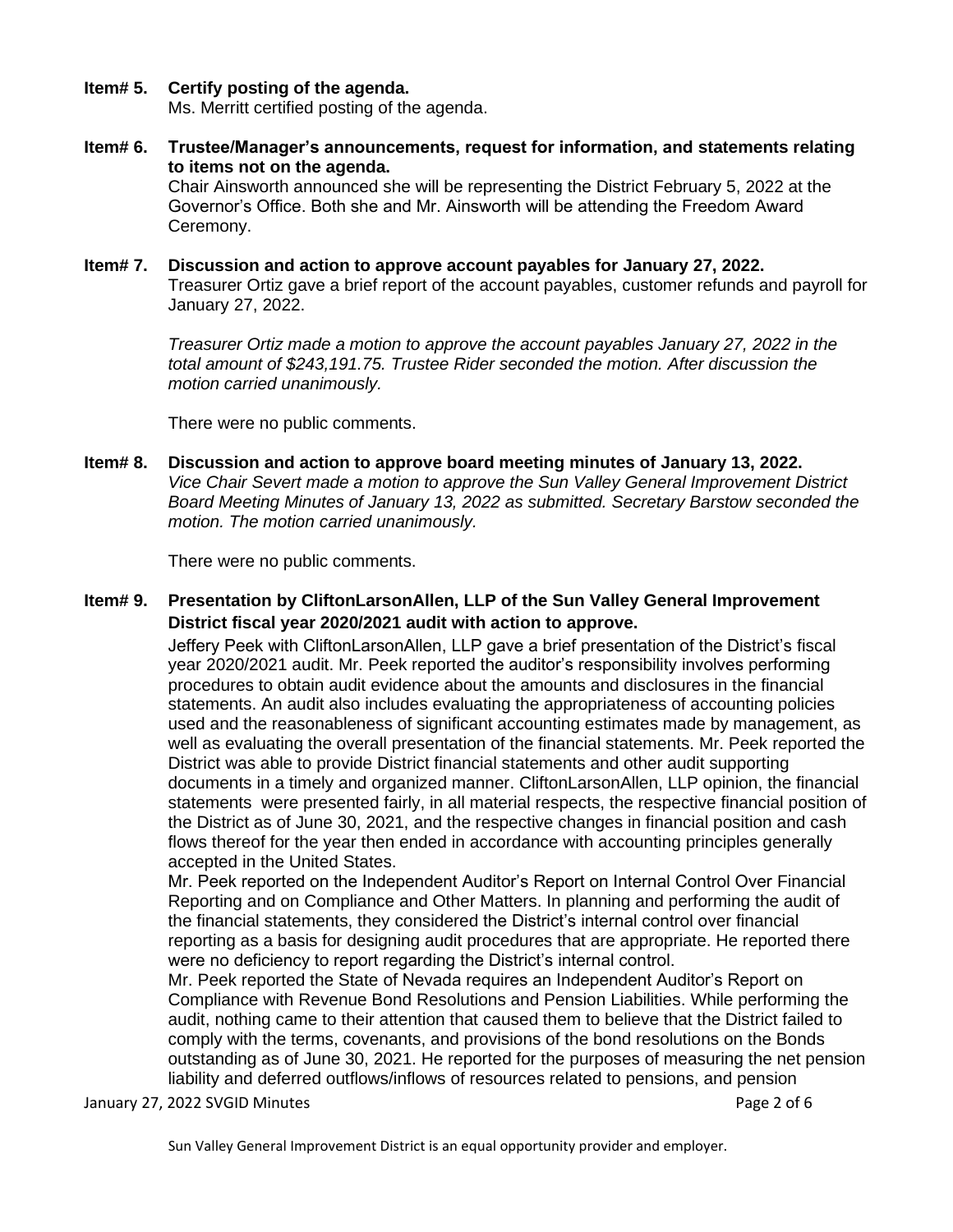expense, information about the fiduciary net position of the District's NVPERS plan. The net position have been determined on the same basis as they are reported by NVPERS. The District continues to be incompliance in both reporting requirements.

Mr. Peek reported there were two items brought to the District's General Manager's attention regarding reporting of new capital improvement projects and year-end water and sewer revenues. Both these items were considered insignificant and did not have a negative impact on the District's financials. Mr. Peek thanked the Board for the continued partnership with the District.

*Vice Chair Severt made a motion to accept the Sun Valley General Improvement District fiscal year 2020/2021 audit performed by CliftonLarsonAllen, LLP. Trustee Rider seconded the motion. The motion carried unanimously.* 

There were no public comments.

## **Item# 10. Discussion and action to approve Termination of Restrictive Sewer Covenant for APN 502-250-09; for the purpose of supplying sewer services to future Chocolate Dr. development.**

Mr. Melton reported the District has been in communication with Kimley-Horn Engineering, project manager for proposed Chocolate Dr. development project. It was recently discovered through a title search of land use restriction to subject property, better known as APN 502- 250-09 located on Chocolate Dr. He reported APN 502-250-09 was part of a larger parcel owned by the United States of America, through the management of Bureau of Land Management. Sometime in the late 1990's the original parcel transferred ownership to Washoe County. A portion of the property was parceled for the construction of Lois Allen Elementary School. September 1997 a Notice Regarding Sewer Capacity was created and approved by the District. The Notice stated the District would provide sewer capacity to school or schools, but will not provide any sewer capacity for remainder of undeveloped land due to limited sewer capacity owned by the District. In June of 2004 the District purchased additional capacity at the Sparks Treatment plant to help serve additional development in the District's Sun Valley Service Area. In February of 2001 a portion of the undeveloped land was parceled by property creating APN 502-250-09 as it is known today. April 2005 the District considered and approved the annexation of APN 502-250-09 requested by Landmark Homes for a single-family housing development project. This project never came to fruition and since has transferred ownership to Chocolate Group LLC in August 2010.

Mr. Melton reported as indicated through a title search for APN 502-250-09 the Notice Regarding Sewer Capacity needs to be cleared since the District now has adequate sewer capacity to serve this future development and it provides a clean title search. This parcel has been recognized in the District's Wastewater Master Plan for future services. The termination of the sewer capacity restriction does not release in any way subject property, upon development, from full compliance with the District's Tariff regarding provisions of sewer to property.

Mr. Melton reported staff is respectfully requesting approval of the Partial Termination of Restrictive Covenant for APN 502-250-09 that is an abandonment of sewer capacity restrictions.

#### January 27, 2022 SVGID Minutes **Page 3 of 6** and 2011 12:00 and 2012 12:00 and 2012 12:00 and 2012 12:00 and 201

Sun Valley General Improvement District is an equal opportunity provider and employer.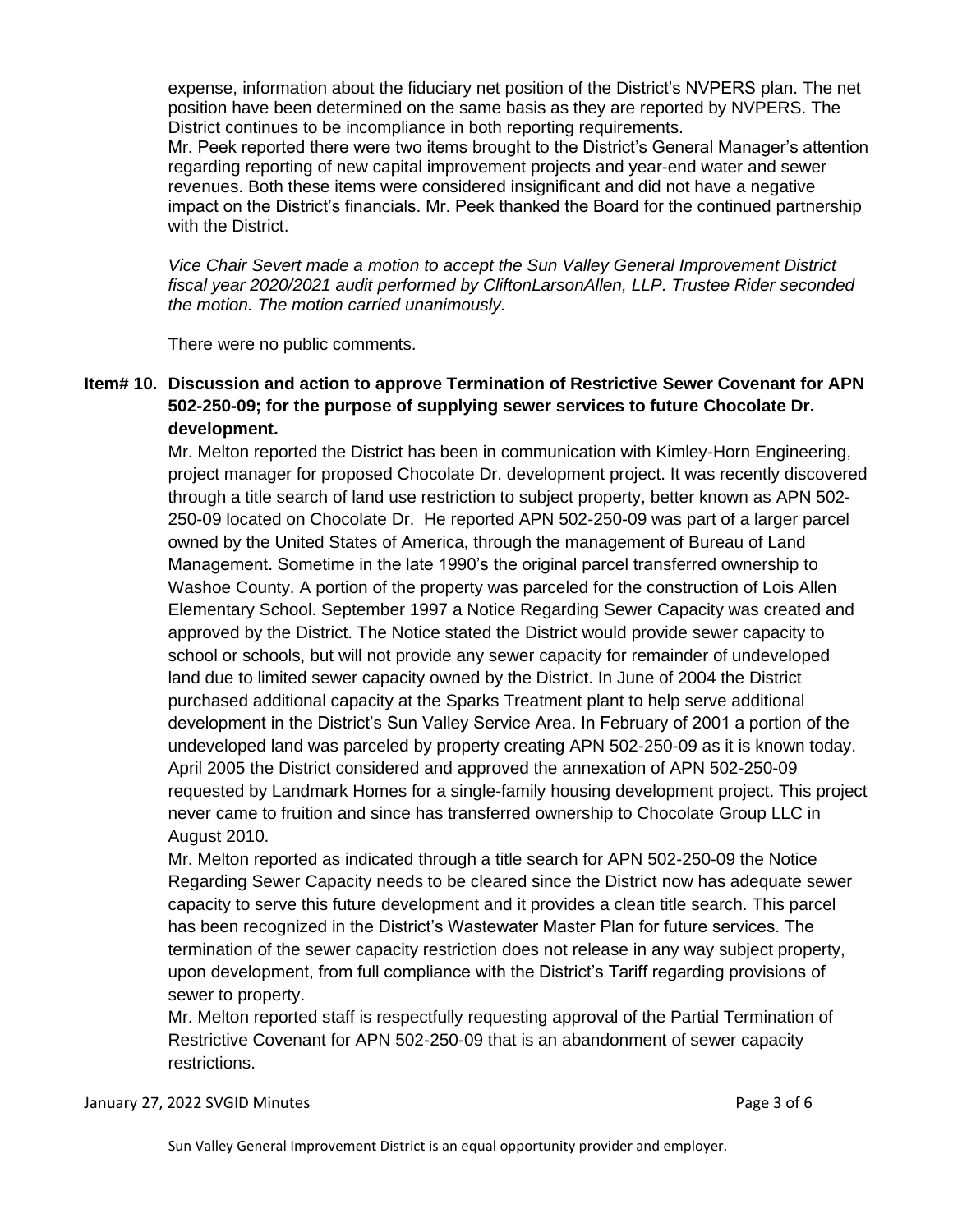*Vice Chair Severt made a motion to approve the Termination of Restrictive Sewer Covenant Agreement for APN 502-250-09 for the purpose of supplying sewer services to future Chocolate Dr. development. Chair Ainsworth seconded the motion. The motion carried unanimously.* 

There were no public comments.

## **Item# 11. Discussion and possible action to approve Utility Services Associates proposal of \$7,471 for preventative leak detection throughout the District's water distribution system.**

Mr. Melton reported staff is requesting approval of Utility Services Associates proposal of \$7,471 to perform leak detection throughout designated areas of the District's water distribution system. The focus of leak detection will be on older areas that have had history of leak repairs and areas where the soils are porous that inhibit leaks from surfacing. He reported American Water Works Association recommends that all water distribution systems perform leak detection every five years; the District's last inspection was performed in 2017. The inspection detected one leak of a fire hydrant.

Mr. Melton reported he tried to get multiple proposals for consideration; due to the current times it has been challenging to get multiple proposals either lack of professional agencies and/or high demand and long wait times. He reported Utility Services Associates performed the District's last leak detection. The project would be funded by the Board approved 2021/2022 capital improvement project Water Budget.

Secretary Barstow inquired how many areas will be focused on.

Mr. Melton responded Utility Services Associates proposal is valid for five days. This will provide adequate time to perform leak detection in the older areas such as Quartz, Amargosa, Middle Fork, Leon, 4<sup>th</sup> Ave and other porous areas.

Audience member Mr. Neumann inquired if the new development 5 Ridges will be a part of the leak detection area.

Mr. Melton responded 5 Ridges is still under construction and mains are being tested and inspected at time of installation. No leak detection is required at this time.

Mr. Combs reported leak detection reports are required to be submitted to the State of Nevada Department of Water Resources by law; this was passed by legislation.

*Treasurer Ortiz made a motion to approve Utility Services Associates proposal in the amount of \$7,471 as presented by staff. Secretary Barstow seconded the motion. The motion carried unanimously.*

There were no public comments.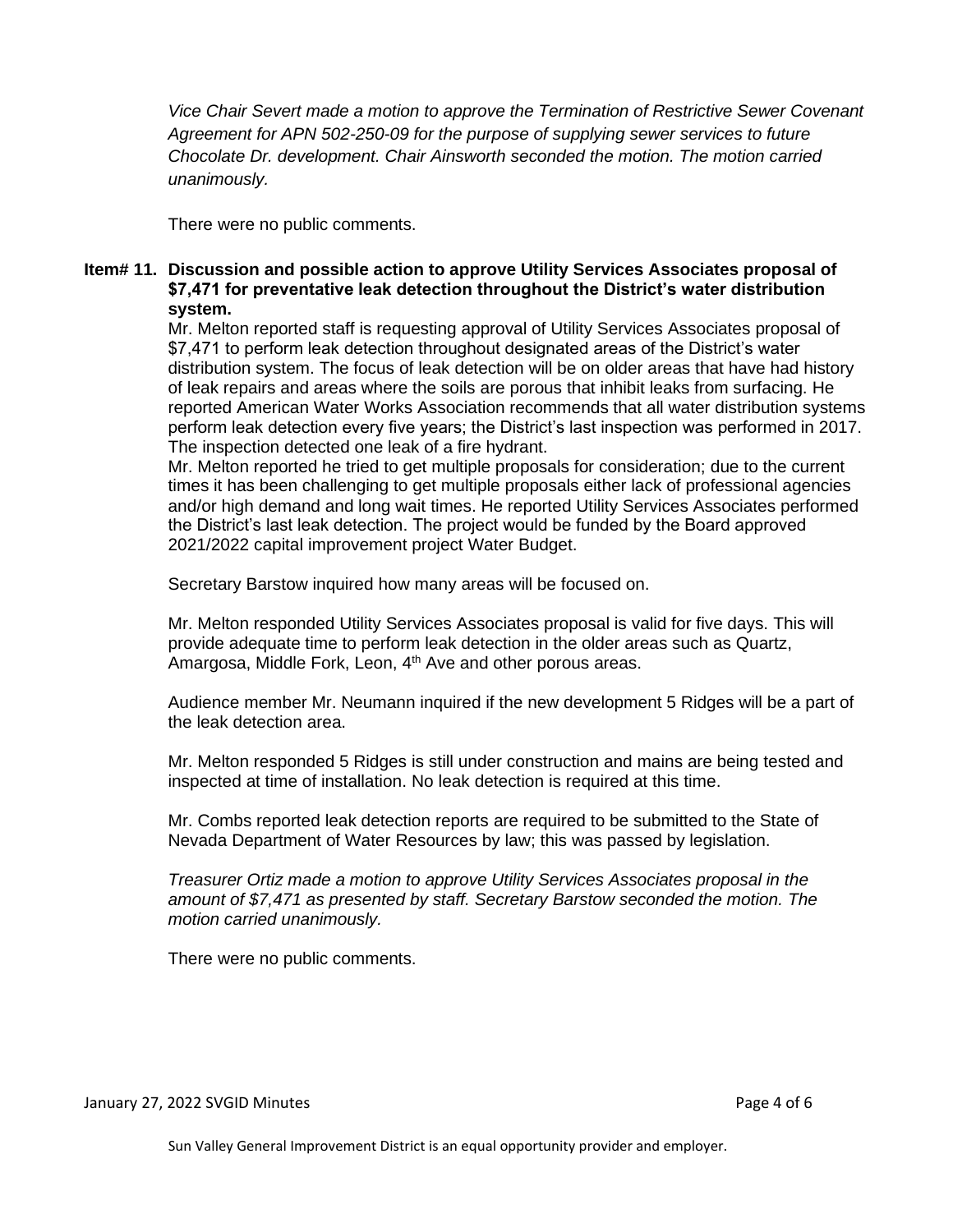# **Item# 12. Discussion and possible action to approve sending up to 8 employees and Board of Trustees to the 2022 Nevada Rural Water Association Conference March 22nd thru March 24th at the Nugget Casino Resort.**

Mr. Melton requested permission to send seven field members, one office member and any board members to the upcoming Nevada Rural Water Association Conference. The conference is scheduled for March 22, 2022 thru March 24, 2022 at the Nugget Casino Resort. He gave a brief break down of the cost of the conference registrations. He stated he is requesting for one-day and two-day registrations for staff members, pending review of the conference schedule that has not been posted yet. Staff will be applying for the Nevada Rural Water Association Scholarship to attend the conference at no charge; scholarship application submittal deadline is February 18, 2022. The scholarship is funded by a grant from the State of Nevada. If awarded the scholarship, a minimum of four hours must be logged on each day of attendance.

Additional discussion ensued regarding who would like to attend in person vs. attending virtually if Nevada Rural Water Association Conference has to change the conference venue due to COVID restrictions.

*Trustee Rider made a motion to approve up to 8 employees and 4 board members to attend the Nevada Rural Water Association Conference March 2022 as presented by staff. Treasurer seconded the motion. The motion carried unanimously.*

There were no public comments.

## **Item# 13. Legal report by Maddy Shipman.**

Ms. Shipman reported she has provided her annual claims report for Sun Valley General Improvement District. She reported there are two active property damage claims pending to report for the 2021 calendar year. Claims submitted were related to  $4<sup>th</sup>$  Ave. water main break and damaged scoreboard at Gepford Park.

## **Item# 14. Field report by Chris Melton.**

Mr. Melton reported on the following:

- The District has an open Service Technician position; staff has performed multiple interviews last week. He is hoping to have the position filled next week pending acceptance of job offer.
- **Item# 15. Office report by Erin Dowling.**  None

# **Item# 16. Manager report by Jon Combs.**

Mr. Combs reported on the following:

■ He elaborated on the two items brought to the District's attention by CliftonLarsonAllen regarding reporting of new capital improvements and year end revenue reporting. The first item was related to the first 5 Ridges capital improvement project; this project was completed prior to June 30, 2021 but was not officially reported until after the fiscal year end. This occurrence happened because the District had a vacancy in the accounting

January 27, 2022 SVGID Minutes **Page 1 of 6** and 2011 12:00 and 2012 12:00 and 2012 12:00 and 2012 12:00 and 201

Sun Valley General Improvement District is an equal opportunity provider and employer.